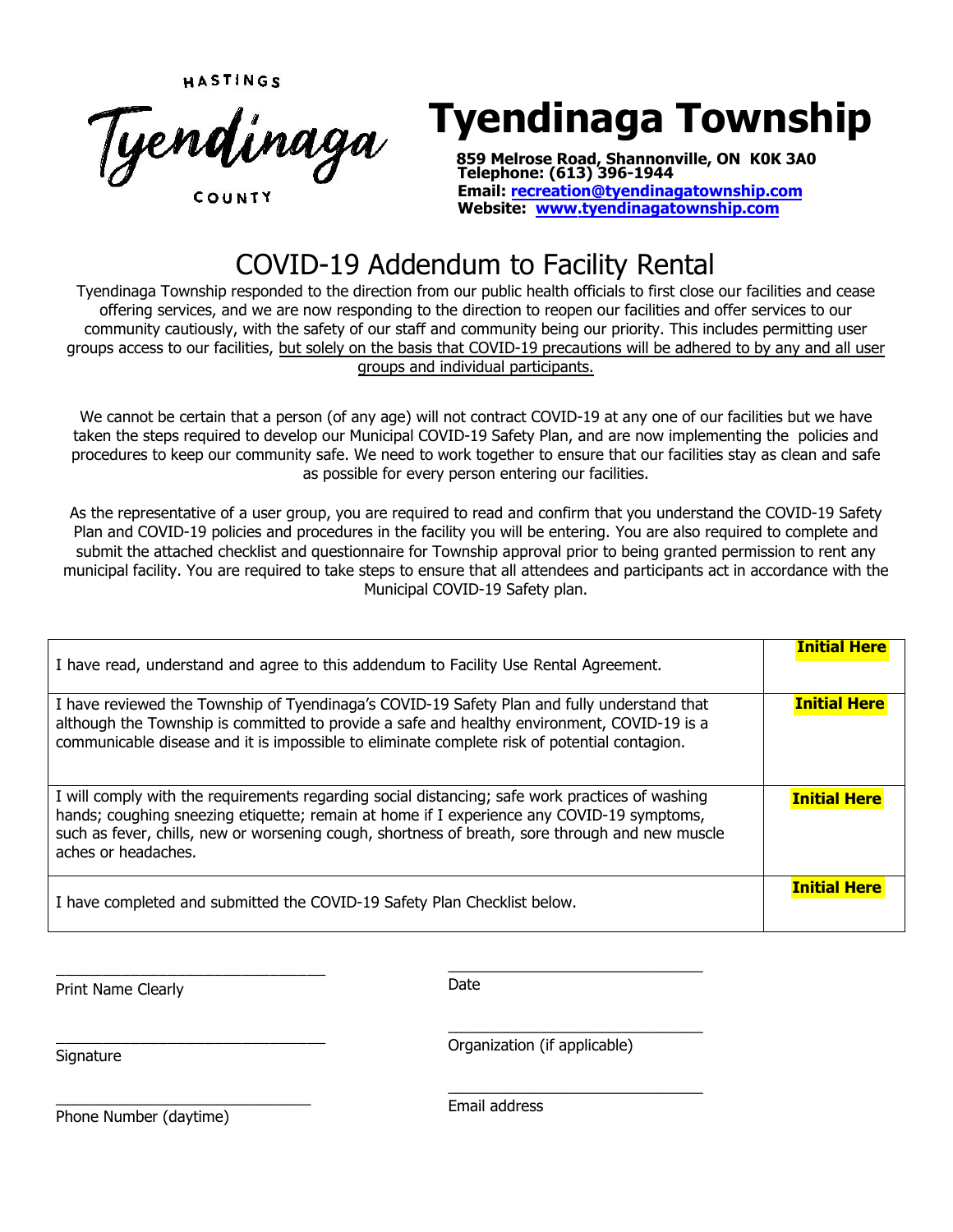# **COVID-19 Safety Plan Checklist**

#### **All groups are required to complete and submit the following checklist to the Township for approval, prior to being granted permission to rent any municipal facility.**

This checklist/plan will form an essential component of your rental agreement/contract.

#### **Step 1: Review the Municipality COVID-19 Safety Plan**

 $\perp$  We have received and reviewed the Municipal COVID-19 Safety Plan. We understand that before we are permitted to play on or in municipal recreation spaces, this Safety Plan Checklist must be fully completed by the renter, and then submitted and approved by the Municipality.

We understand that failure to adhere to the safety plan could result in the removal of access to municipal spaces.

We confirm that our group will not exceed the maximum capacity for the facility

#### **Step 2: Assess the risks at your sport/event**

Identify areas where there may be risks, either through close physical proximity or through contaminated surfaces. The closer together individuals are and the longer they are close to each other, the greater the risk.

We have identified and have a mitigation plan for areas where people gather and have a plan to minimize risk/exposure.

 $\Box$  We have identified situations and processes where individuals are close to one another or members of the public and have a plan to minimize risk/exposure.

We have identified the equipment that may be shared by individuals and have a plan to minimize risk/exposure.

 $\Box$  We have identified surfaces that people touch often and have a plan to minimize risk/exposure.

#### **Step 3: Implement protocols to reduce the risks**

| $\rfloor$ We have established maximum program numbers for our program that meets facility requirements. We agree that we |
|--------------------------------------------------------------------------------------------------------------------------|
| will have no more than the number of attendees/players/coaches/spectators than the facility has set as the limit.        |

We have communicated to the attendees, players, coaches, parents, and all individuals associated with our group that we have established measures to keep participants and others at least 2 metres apart, wherever possible.

We have implemented measures to keep participants and others at least 2 metres apart, wherever possible.

 We have established and communicated occupancy limits for common areas such as lobbies, meeting rooms, change rooms, and washrooms.

| $\Box$ We have considered and are prepared to bring barriers to separate participants/attendees where they can't keep |  |
|-----------------------------------------------------------------------------------------------------------------------|--|
| physically distant.                                                                                                   |  |

|  |  |  |                                           |  | $\Box$ We have identified rules and guidelines for how attendees, participants and spectators should conduct themselves in |  |  |  |
|--|--|--|-------------------------------------------|--|----------------------------------------------------------------------------------------------------------------------------|--|--|--|
|  |  |  | order to reduce transmission of COVID-19. |  |                                                                                                                            |  |  |  |

| We have clearly communicated these rules and guidelines through a combination of training and signage. |  |  |  |  |
|--------------------------------------------------------------------------------------------------------|--|--|--|--|
|                                                                                                        |  |  |  |  |

We have communicated good hygiene practices to all attendees.

We have implemented cleaning protocols for all common areas and surfaces.